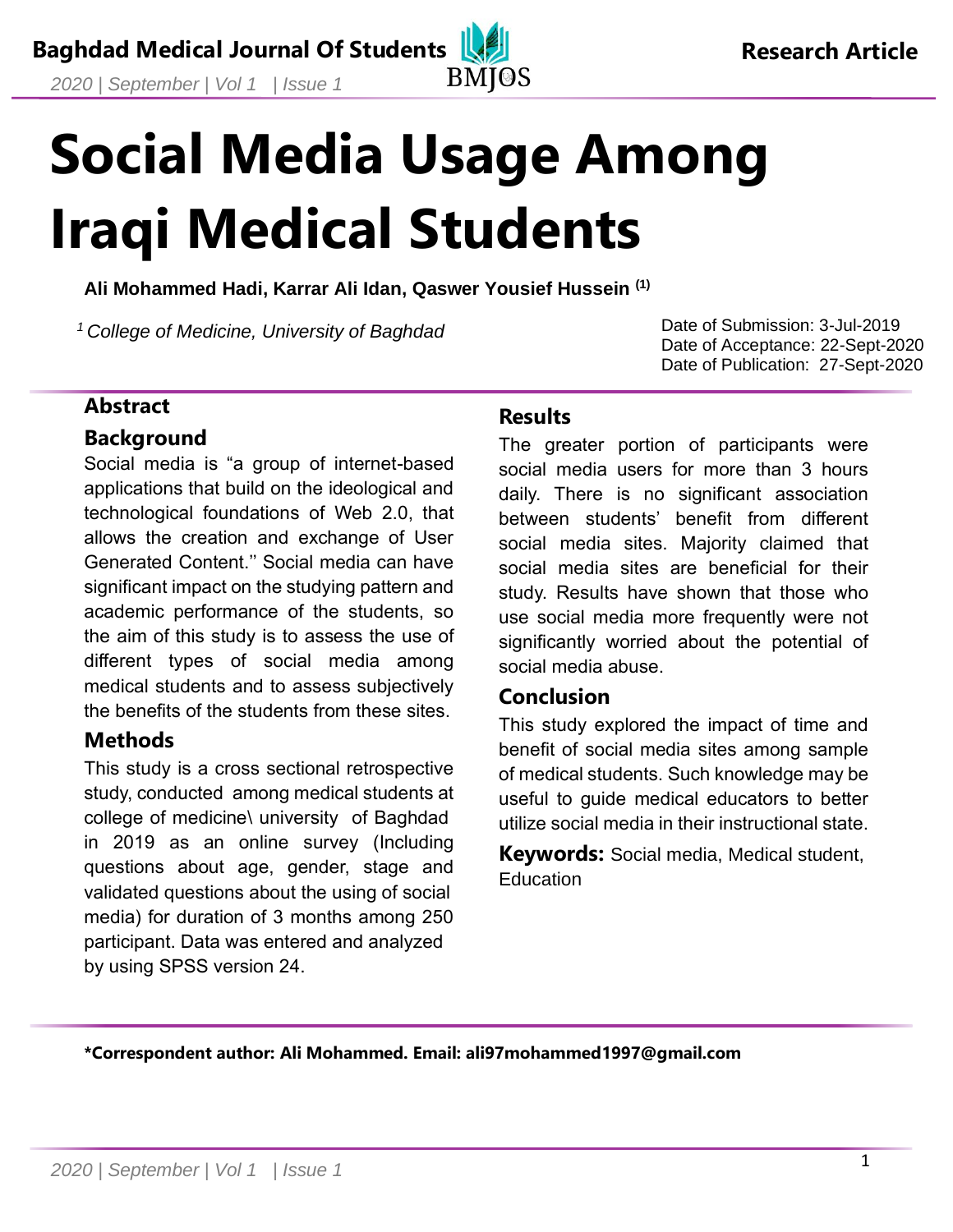# **1. Introduction**

# **1.1Definition :**

Social media is "a group of internet-based applications that build on the ideological and technological foundations of Web 2.0, that allow the creation and exchange of User Generated Content. Social media sites support electronic conversations (1)(2)(3)(4)

# **1.2. There are seven broad categories:**

1. Social Networking Sites: It is a platform where people manage their social circles and interact with each other. The most popular examples of this category are Facebook and LinkedIn.<sup>(5)</sup>

2. Blogging: It is a platform in which discussion revolves around one topic and this is getting very popular lately. This is further subdivided into two classes: Blogging & Microblogging [5]

3. Media Sharing: Media sharing is becoming necessity of the recent times where people need to exchange videos, audios or pictures.  $(5)$  audios and files. Live stream and many more are notable examples of this class.

4. Voice over IP Software Application: This category is losing popularity. Skype and yahoo messenger are the main brands of the classification.

5. Document Sharing: This is the platform from where you share the documents like Presentations, word processing, spreadsheets or other files with other users. Important websites are Slide share and Google Drive.

6. Social News: This is the platform where you find all the news related to Social media. Important reference website is Digg.

7. Social Bookmarking: Management of bookmarks and then voting for them is interesting aspect of social bookmarking. Significant player of this category is Delicious.

**1.3 The usage of online social media (OSMS):** such as Facebook, WhatsApp and Instagram is increasing among students (6)(7). Students use social media to share learning resources, collaborate and post content online, manage and coordinate schedules, gain motivation for studies, participate in peer education, socialize and enjoy a sense of community belonging, communicate with their instructors, gratify themselves and get entertainment (8)(9). Numerous studies have demonstrated that through using OSMS, students achieve better academic performance.<sup>(10)(11)</sup> On the other hand, unwarranted use of social media may negatively influence students' academic performance.  $(12)(13)(14)$ Consensus on whether the use of online social media among students improves academic performance of user students or not is yet to be investigated.  $(15)(16)$  The purpose of this study was, therefore, to assess the benefits of online social media usage on the student academic performance among medical students in Baghdad university; specifically to assess the time spent on social media and the purposes of it [students who spend significantly more time for study or to another purposes which is non-academic].

# **2. Methods**

This study, which is retrospective cross sectional, was conducted as an online survey for duration of 3 months. A pre-designed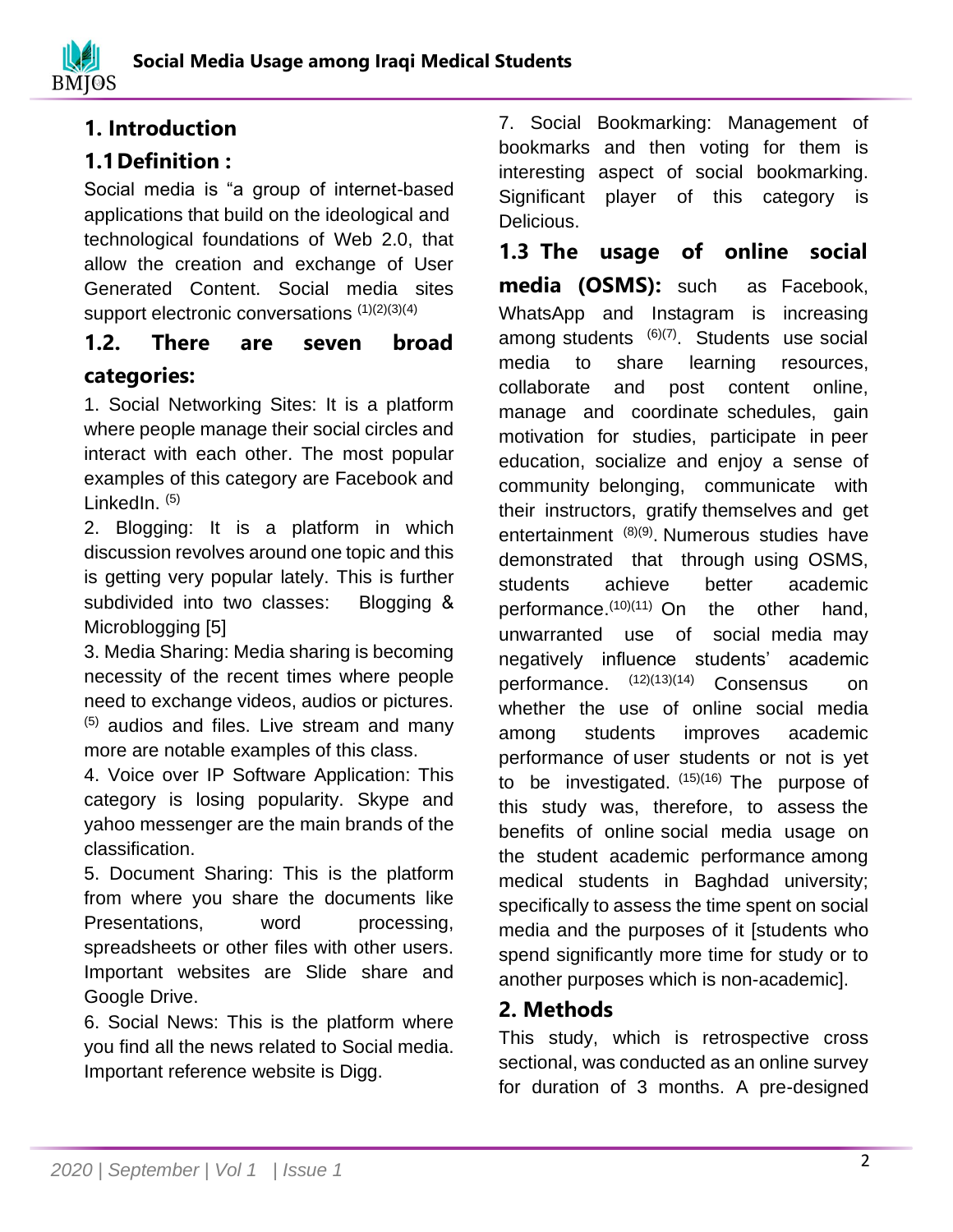

questionnaire form was used for the data collection. The questionnaire is attached down in the appendix.

Inclusion criteria included all medical students in Baghdad University College of medicine with exclusion of the sixth grade students. Data was entered and analysed by using SPSS version 24.

The survey was conducted among 250 participants, we included only 211 participants and 39 were excluded because they refused to participate or they did not complete all the questionnaire. Descriptive statistics in terms of mean, median, mode. proportion t-test, chi-square and one way was used for analysis with two side 95% confidence level which mean p-value less than 0.05 to be statistically significant.

## **3.Results**

The mean age of the participants in this study is 20.8 with Standard deviation of 1.78, minimum age is 18 and maximum age is 26. Table (1) shows that most of the participants are females in the second stage followed by fourth stage, fifth stage and lastly the first stage. The mean age of the participants when they started using social media was 15.27 with Standard deviation (SD) of 2.58, with range of (8-25).

Results showed a significant association between the gender and the using of devices with p- value  $= 0.017$ , as male were likely to use laptop more than females. No significant association was found between gender and the duration of time spent on social media, their opinion regarding the usefulness of social media as assistance in the study and the age when they started to use social media. Results had shown no significant association between the usefulness of social media for educational values and type of social media, device used, and the time spent on these media. Majority showed fear from social media abuse, although those who use social media more frequently were not significantly more worried about the potential of social media abuse. Table (2,3) are showing their responses according to their gender and stage subsequently. The most common application used among student is the Instagram and the most common device used is the cell phone. Table (2) is showing females were more likely to use social media sites like Instagram, except Facebook as males used it more frequently with a pvalue=0.004.

| Table 1: shows the stages' distribution according to the gender. |              |       |        |       |  |  |  |
|------------------------------------------------------------------|--------------|-------|--------|-------|--|--|--|
|                                                                  | Gender       |       |        |       |  |  |  |
|                                                                  |              | Male  | Female |       |  |  |  |
|                                                                  |              | Count | Count  | Total |  |  |  |
| <b>Stage</b>                                                     | First stage  | 10    | 15     | 25    |  |  |  |
|                                                                  | Second stage | 24    | 60     | 84    |  |  |  |
|                                                                  | Third stage  | 15    | 14     | 29    |  |  |  |
|                                                                  | Fourth stage | 18    | 20     | 38    |  |  |  |
|                                                                  | Fifth stage  | 16    | 19     | 35    |  |  |  |
| Totals                                                           |              | 93    | 118    | 211   |  |  |  |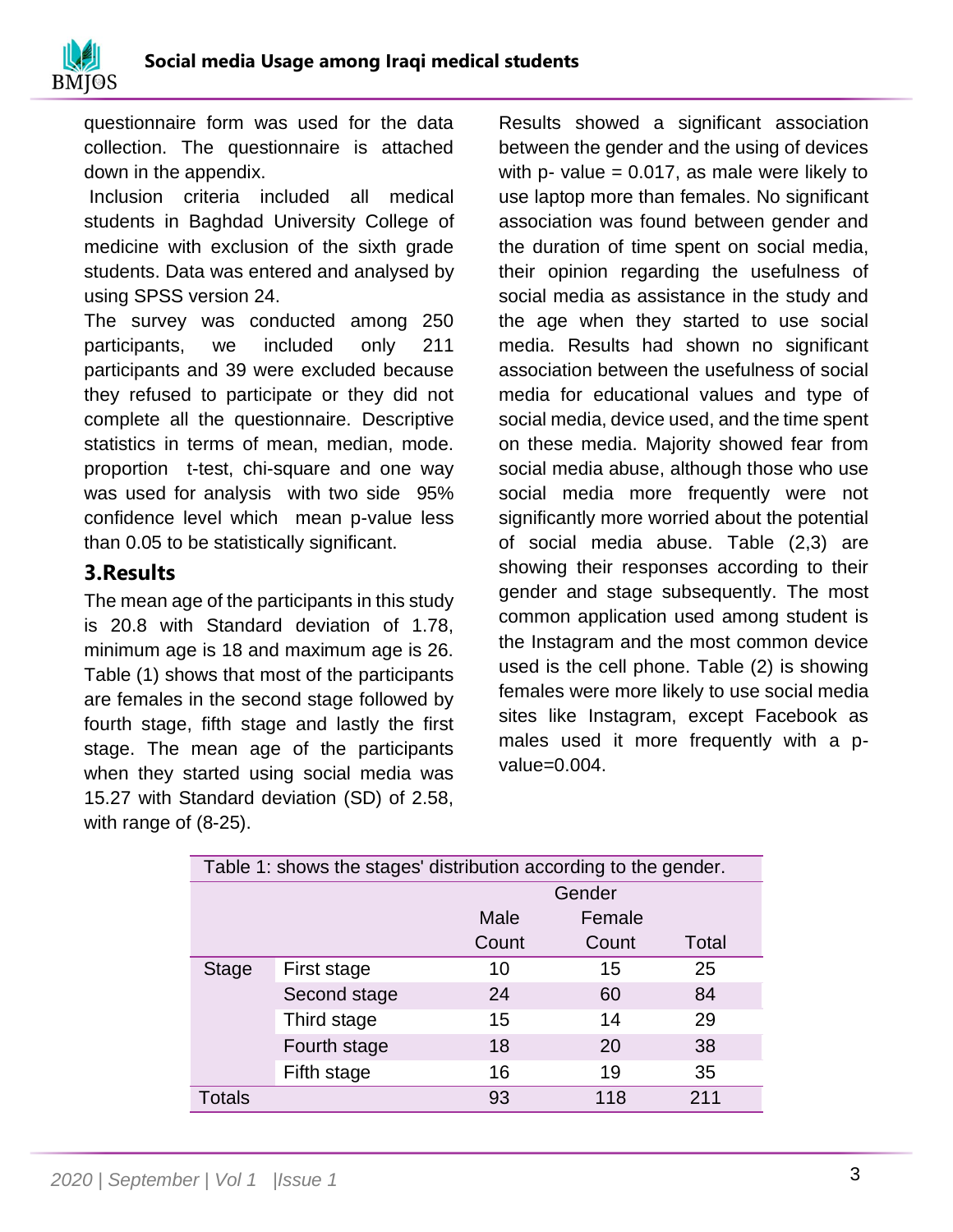

| Table 2: showing the participants' answers according to the gender. |               |                   |                |  |  |  |
|---------------------------------------------------------------------|---------------|-------------------|----------------|--|--|--|
|                                                                     | Gender        |                   |                |  |  |  |
|                                                                     |               | Male              | Female         |  |  |  |
|                                                                     |               | Count             | Count          |  |  |  |
| Which of the following social media do you use more than            | Facebook      | 26                | 19             |  |  |  |
| the others                                                          | Instagram     | 25                | 61             |  |  |  |
|                                                                     | YouTube       | 10                | 24             |  |  |  |
|                                                                     | Telegram      | 20                | 24             |  |  |  |
|                                                                     | Twitter       | 2                 | $\Omega$       |  |  |  |
| How long do you spend on social media during a typical              | 1-2 hours     | 17                | 19             |  |  |  |
| day                                                                 | 3-4 hours     | 34                | 58             |  |  |  |
|                                                                     | +4 hours      | 32                | 51             |  |  |  |
| The using of the social media for chatting                          | High          | 18                | 15             |  |  |  |
|                                                                     | Moderate      | 39                | 66             |  |  |  |
|                                                                     | Low           | 26                | 47             |  |  |  |
| Are you worried about the potential abuse of social Media           | <b>Yes</b>    | 50                | 81             |  |  |  |
|                                                                     | <b>No</b>     | 33                | 47             |  |  |  |
|                                                                     | May be        | $\overline{0}$    | $\overline{0}$ |  |  |  |
| Which device do you use more for social media                       | Cell phones   | 71                | 114            |  |  |  |
|                                                                     | <b>Tablet</b> | $\overline{7}$    | 14             |  |  |  |
|                                                                     | Laptop        | 5                 | $\mathbf 0$    |  |  |  |
| Do you think that the social media help you in your study           | Yes           | 50                | 80             |  |  |  |
|                                                                     | <b>No</b>     | $12 \overline{ }$ | 9              |  |  |  |
|                                                                     | May be        | 21                | 39             |  |  |  |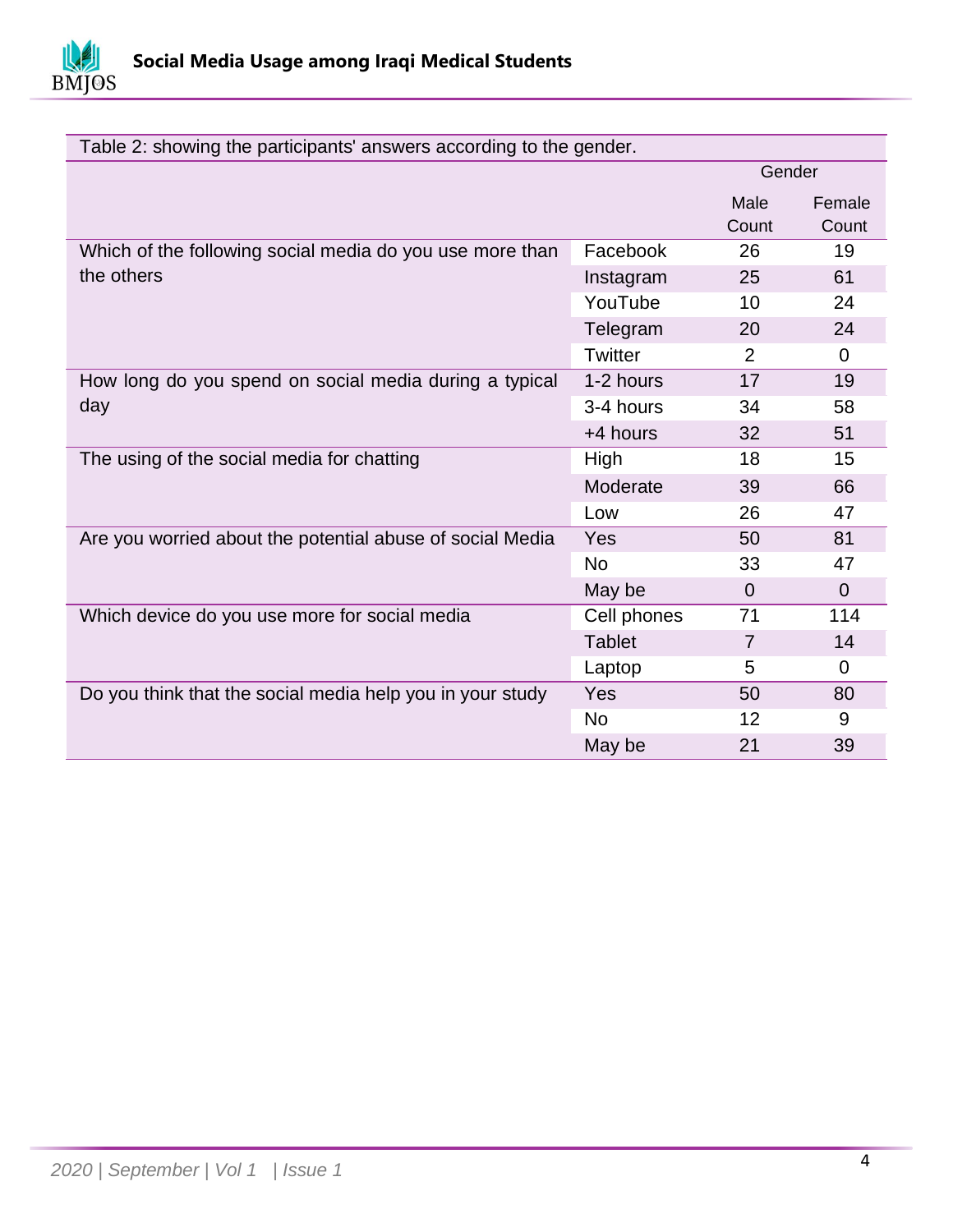

| Table 3: Showing their response according to the stage. |                |                |                |                |                |                |  |  |  |
|---------------------------------------------------------|----------------|----------------|----------------|----------------|----------------|----------------|--|--|--|
|                                                         |                | <b>Stage</b>   |                |                |                |                |  |  |  |
|                                                         |                | <b>First</b>   | Second         | <b>Third</b>   | Fourth         | <b>Fifth</b>   |  |  |  |
|                                                         |                | stage          | stage          | stage          | stage          | stage          |  |  |  |
|                                                         |                | Count          | Count          | Count          | Count          | Count          |  |  |  |
| Which of the following                                  | Facebook       | $\overline{2}$ | 12             | 5              | 11             | 15             |  |  |  |
| social media do you use                                 | Instagram      | 13             | 42             | 13             | 9              | 9              |  |  |  |
| more than the others                                    | YouTube        | 3              | 13             | $\overline{4}$ | 9              | 5              |  |  |  |
|                                                         | Telegram       | $\overline{7}$ | 16             | $\overline{7}$ | 9              | 5              |  |  |  |
|                                                         | <b>Twitter</b> | $\Omega$       | 1              | $\mathbf 0$    | $\mathbf 0$    | 1              |  |  |  |
| How long do you spend                                   | 1-2 hours      | $\overline{4}$ | 13             | $\overline{4}$ | $\overline{7}$ | 8              |  |  |  |
| on social media during a                                | 3-4 hours      | 10             | 34             | 16             | 14             | 18             |  |  |  |
| typical day                                             | +4 hours       | 11             | 37             | 9              | 17             | 9              |  |  |  |
| The using of the social                                 | High           | 5              | 9              | $\overline{7}$ | 6              | 6              |  |  |  |
| media for chatting                                      | Moderate       | 13             | 39             | 16             | 22             | 15             |  |  |  |
|                                                         | Low            | $\overline{7}$ | 36             | 6              | 10             | 14             |  |  |  |
| Are you worried about                                   | Yes            | 13             | 58             | 16             | 20             | 24             |  |  |  |
| the potential abuse of                                  | <b>No</b>      | 12             | 26             | 13             | 18             | 11             |  |  |  |
| social Media                                            | May be         | $\overline{0}$ | $\overline{0}$ | $\overline{0}$ | $\overline{0}$ | $\overline{0}$ |  |  |  |
| Which device do you                                     | cell phones    | 23             | 72             | 27             | 30             | 33             |  |  |  |
| use more for social                                     | <b>Tablet</b>  | $\overline{2}$ | 9              | $\mathbf{1}$   | $\overline{7}$ | $\overline{2}$ |  |  |  |
| media                                                   | Laptop         | $\mathbf 0$    | 3              | 1              | 1              | $\overline{0}$ |  |  |  |
| Do you think that the                                   | Yes            | 18             | 52             | 18             | 24             | 18             |  |  |  |
| social media help you in                                | <b>No</b>      | $\overline{0}$ | 9              | 3              | 3              | 6              |  |  |  |
| your study                                              | May be         | $\overline{7}$ | 23             | 8              | 11             | 11             |  |  |  |

## **4-Discussion & Conclusion**

As the usage of social media greatly increased during the last period and became important part for different aspects including communications, advertising, shopping, and teaching, this study is an attempt to contribute to our understanding about college student's usage of social media and its effects. This study was conducted as an online survey since it is directed toward social media users and this method of survey dissemination provides a better and wide access to the user of these media. Recent

studies have shown that more than 90% of the young adults are social media users. (17) In this study, most respondents were females as the major bulk of Baghdad medical college is females. Some studies showed that female are more likely to use social media than males and some studies showed that no significant difference between both genders. (17)(18) We need to note that students spent more time on social media in the current study (3-4) hours than the previous studies that ranged between 52 minute and 1.5 hours per day. <sup>(19)(20)(21)</sup> This may have a negative impact upon students' academic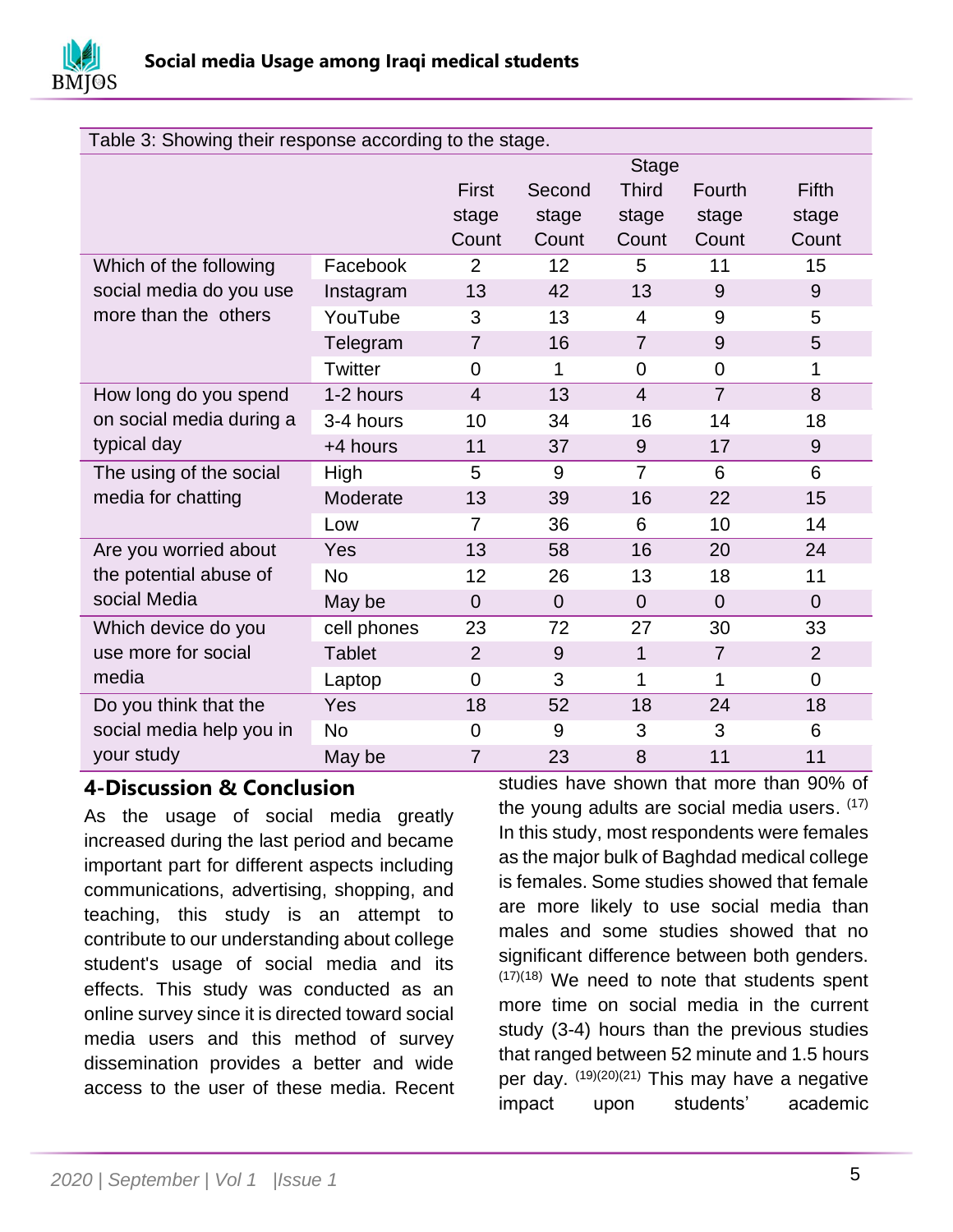

performance. Some studies found that students using social media to communicate with their colleagues and for learning and many students rely on social media to get access to the knowledge in free and easy way.  $(22)$  Although Instagram app was the most popular site in the current study, studies from UK, US, Malaysia, Turkey and Bangladesh found that Facebook is the most popular site among college student. <sup>(23) (24)</sup> In general, Instagram is not a useful application for studying (according to the authors' opinion, and it is not an educational source in the college where the study was held), this this may significantly affecting students' performance. The majority claimed about their fear from social media abuse, this is a particular problem indeed, especially in medical college students and different measures should be taken to modulate the students behaviour. Main limitations of this study are the small sample size and recall bias, as participants were asked to estimate their usage of social media and duration based on their memory which may be the source for bias that need to be addressed in the subsequent studies. In conclusion, the greater portion of students spent about more than 3 hours daily, with the majority claiming that social media sites aided them in their study.

#### **Recommendations**

1. We recommend evaluating the usage of social media on different colleges, not only medical college and identifying the potential advantages and disadvantages.

2. It is very important to overcome the negative impact of social media on students. How can we alleviate the negative aspects of social media while improving upon the positive ones?

Moderating students' access to social media is one excellent method.

Most of the negative aspects could be overcome by reducing the amount of time spent on social networks sites. Paying attention to their academic progress and addressing any issues would be beneficial.

## **Acknowledgment**

We would like to give special thanks to our supervisor Dr.Noor Saadi for her continuous support during the course of the dissertation. We would also like to thanks all doctors from the Department of community medicine for providing us this opportunity.

We would also like to thanks all the students of college of medicine \Baghdad University, who accepted to participate and completed this survey.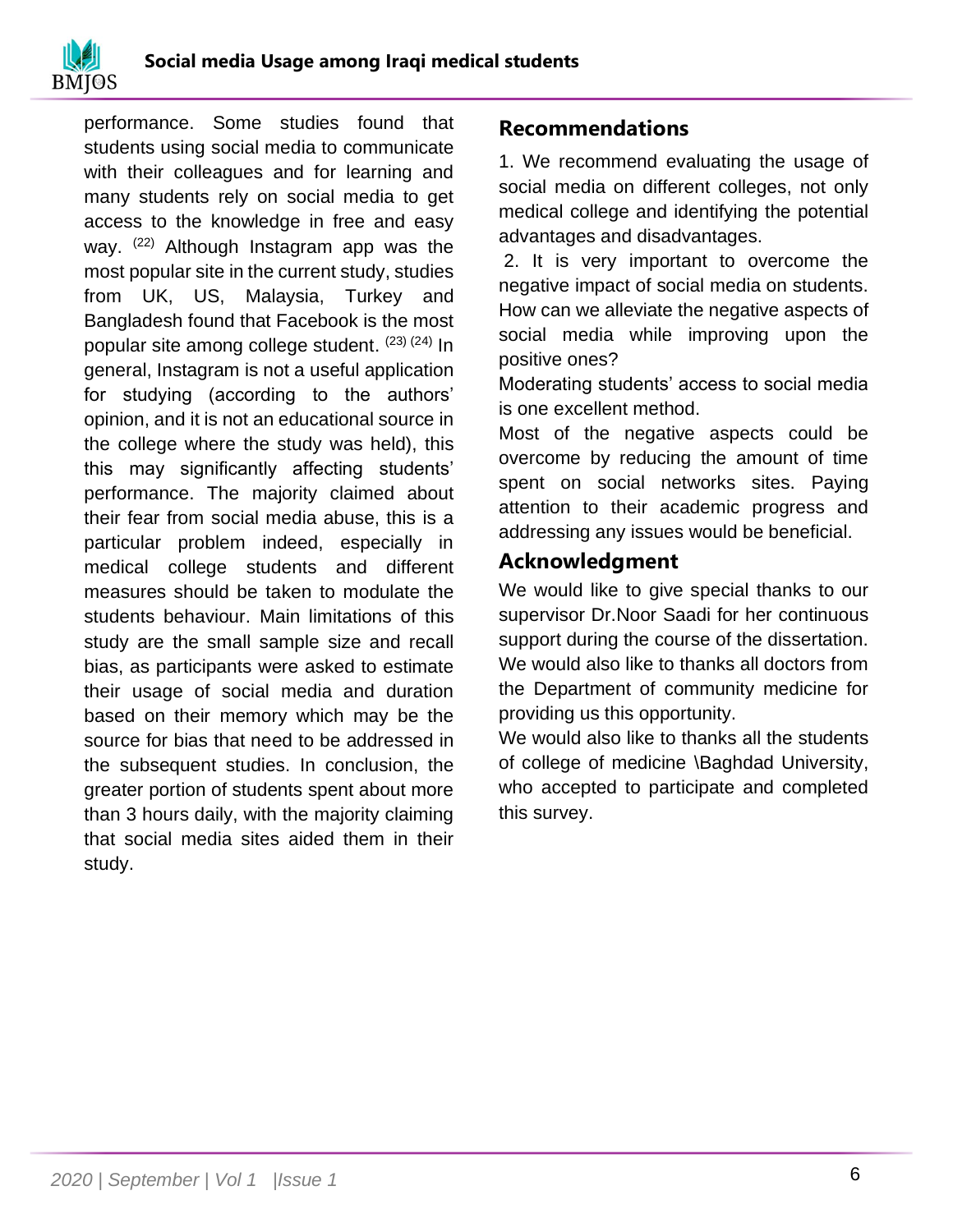

## **References**

1- Scott, Peter R., and J. Mike Jacka. Auditing social media: A governance and risk guide, 1<sup>st</sup> ed. John Wiley & Sons; 2011.

2- Kaplan A, Haenlein M. Social media: back to the roots and back to the future. Journal of Systems and Information Technology. 2012;3:6

3- Strack F, Deutsch R. Reflective and impulsive determinants of social behavior. Personality and social psychology review. 2004;8(3): 220-247

4- Unit, Economist Intelligence. Democracy index 2010: Democracy in retreat. (2010). Available at:

https://www.eiu.com/public/topical\_report.aspx?campaignid=demo2010#:~:text=The%20result s%20of%20the%20Economist,Europe%2C%20both%20east%20and%20west.

5-What is digital marketing? Classification of Social Media. Available at: https://whatisdigitalmarketing.wordpress.com/2013/05/27/classification-of-social-media/

6-Dragan L. Correlation between Facebook use for educational purposes and academic performance of students. Computers in Human Behavior. 2016; 61(20) :313

7-Kitsantas A, Dabbagh N, Chirinos D, Fake H. College students' perceptions of positive and negative effects of social networking. Social Networking and Education. 2016

8-Barczyk C, Duncan D. Facebook in higher education courses: an analysis of students' attitudes, community of practice, and classroom community. International Business and Management. 2013;1: 6.

9-Thongmak M. Factors determining learners' acceptance of Facebook in a higher education classroom. 2014;3:3.

10-Ainin S, Naqshbandi M, Moghavvemi S, Jaafar N. Computers and Education Facebook usage, socialization and academic performance. Computers and Education. 2016; 83:64–73

11-Tuan N, Tu N. The Impact of Online Social Networking on Students' Study. VNU Journal of Education Research. 2013(29):1-13

12- Junco R. Student class standing, Facebook use, and academic performance. Journal of Applied DevelopmentaL Psychology. 2015;36:18.

13- Al-Menayes J. Social Media Use, Engagement and Addiction as Predictors of Academic Performance. International Journal of Psychological Studies. 2015; 7:86-94

14- Zheng X, Lee M. Excessive use of mobile social networking sites: Negative consequences on individuals. Computers in Human Behavior. 2016;65(56).

15- Alatawi M. High School Students as Snappers and Instagramers, and Their Academic Performance. Journal of Emerging Trends in Computing and Information Sciences. 2016;7.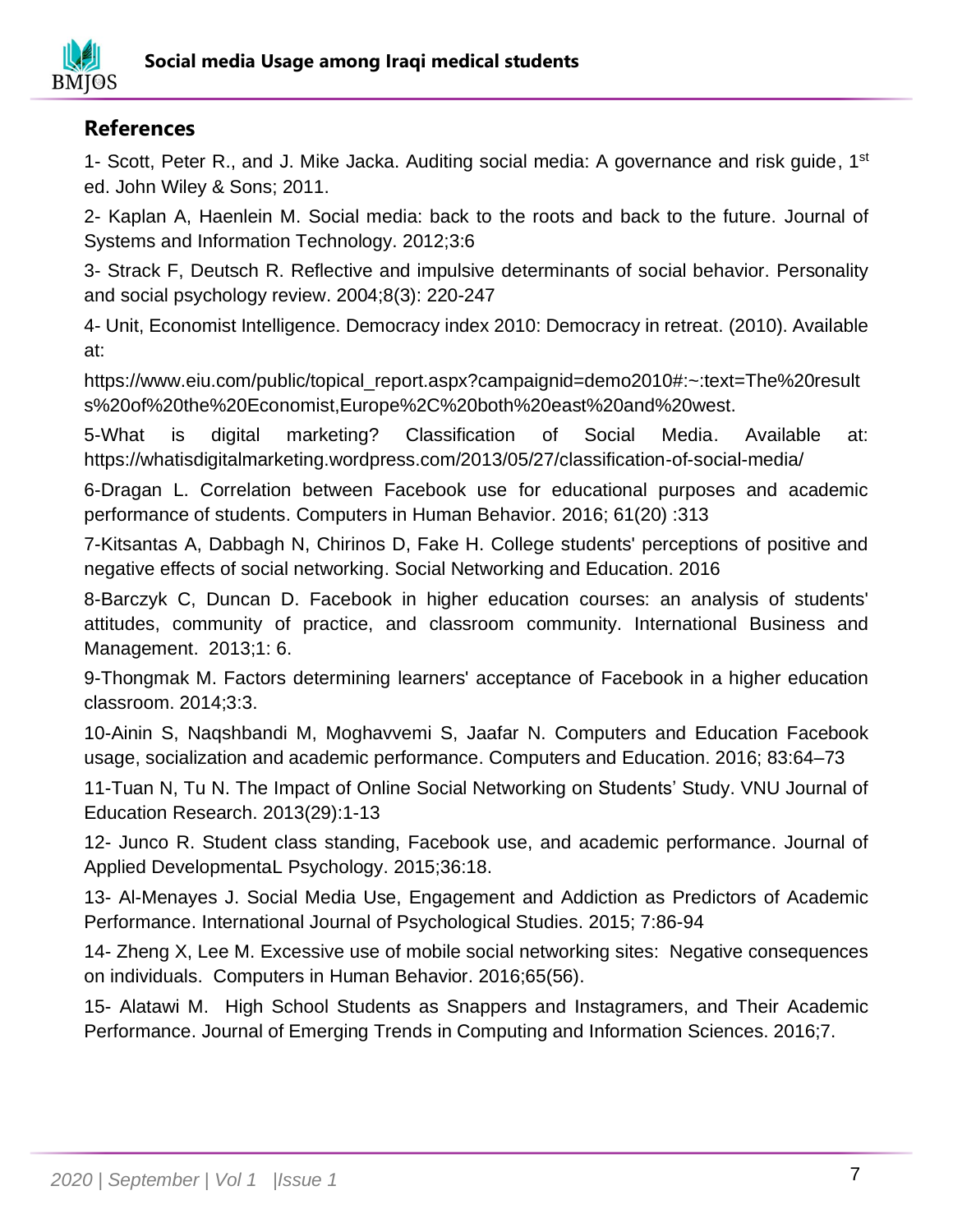

16- Mouri D, Arshad C. Social networking in Bangladesh: Boon or curse to academic engagement? ," Management and Marketing. Challenges for the Knowledge Society, 2016;11: 380-393

17-Gerlich RN, Browning L, Westermann L. The social media affinity scale: Implications for education. Cier. 2010;3:35–42.

18-Hall M, Hanna LA, Huey G. Use and views on social networking sites of pharmacy students in the United Kingdom. Am J Pharm Educ. 2013: 77:9.

19-Pempek TA, Yermolayeva YA, Calvert SL. College students' social networking experiences on facebook. J Appl Dev Psychol. 2009;30:227–238.

20-Shen J. Social comparison, social presence, and enjoyment in the acceptance of social shopping websites. J Electron Commer Res. 2012; 13:198–212.

21-Mehmood S, Taswir T.. The effects of social networking sites on the academic performance of students in College of Applied Sciences, Nizwa, Oman. Int J Arts Commer. 2013; 2:111–125.

22-El Bialy S, Ayoub AR. The trends of use of social media by medical students. Education in Medicine Journal. 2017; 9(1): 59–68.<https://doi.org/10.21315/eimj2017.9.1.6>

23-Martin C. Social networking usage and grades among college students. Whittemore School of Business and Economic, University of New Hamshire 2011; 4: 1–7.

24-O'Lea KA. 2011. An examination of Social Media technology and its impact on the pursuit and allocation of personal leisure time. Available from: [http://digitalcommons.calpoly.edu/cgi/viewcontent.](http://digitalcommons.calpoly.edu/cgi/viewcontent)